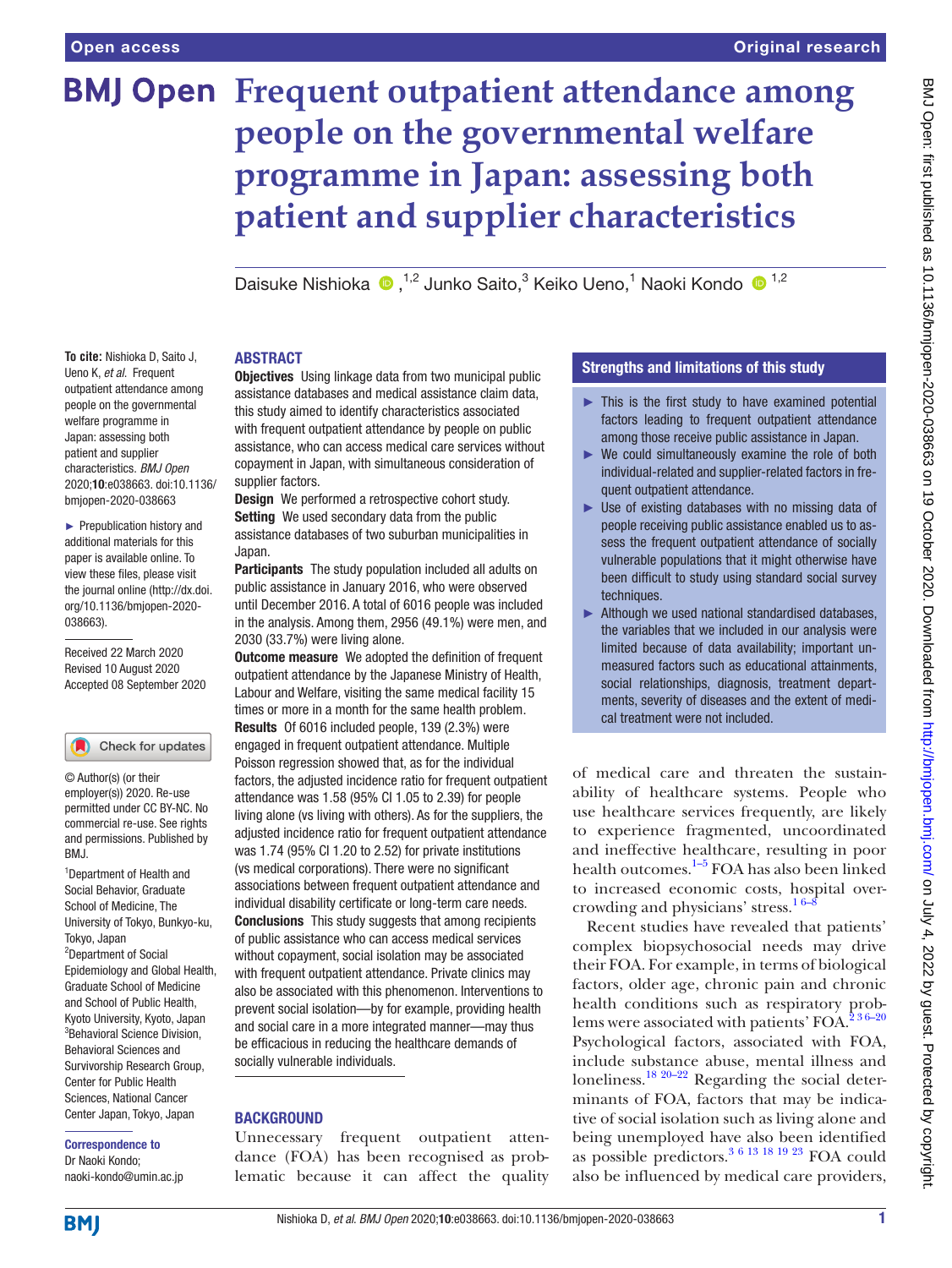that is, the supplier/physician induced demand, which has continuously been discussed as a potential issue that negatively impacts health systems.<sup>24-27</sup>

However, previous studies have not considered determinants from both the patients' and suppliers' sides, simultaneously. To address this deficit this study will examine both patient and supplier characteristics associated with FOA in Japan. Due to the features of the Japanese healthcare system, there are several structures by which physicians could be incentivised to manipulate patients' demand for medical services.<sup>[28](#page-6-5)</sup> As private practices are motivated to maximise revenue by expanding their business as much as possible, there is the possibility that they will offer services that are either unnecessary and/or unsuitable for some patients. This may be a particular problem in the absence of a gatekeeping system or waiting lists, as patients are free to choose medical facilities regardless of their medical condition, while paying for outpatient services on a fee-for-service basis.[28](#page-6-5) In addition, extra demands are more often made by patients on public assistance, as these patients are fully exempted from copayments for their medical care utili-sation.<sup>[29](#page-6-6)</sup> Nevertheless, to our knowledge, no study until now has examined the potential factors determining FOA among those who are covered by public assistance systems.

Hence, the objective of this study was to explore what individual-level factors were associated with FOA among patients receiving public assistance while simultaneously considering the potential role of healthcare providers in this phenomenon.

### METHODS

#### Study design

This retrospective cohort study used linkage data from public assistance databases and medical and long-term care assistance receipt databases administered by each municipality in Japan.

#### **Participants**

Participants included people on public assistance in January 2016 from two suburban municipalities in Japan. These municipalities were chosen conveniently from Tokyo and Osaka. Public assistance is the governmental welfare programme availed by households who are living below the poverty line without any assets. In Japan, approximately 2% of the population receives public assistance. Households availing public assistance obtain a monthly minimum income protection and are fully exempted from payments for their medical care utilisation.<sup>29</sup> The participants were observed until December 2016. We excluded the data of people under 20 years, people admitted to a hospital during the study period, and people who stopped receiving public assistance during the study period.

#### Data sources

We used the public assistance databases administered by the municipal welfare offices in January 2016 as baseline data; these databases included information on each participant's age, sex, number of family members, household composition, nationality, working status, income including working income, pension and disability pension. These data were collected by staff members in the welfare offices of each municipality when deciding on an application for public assistance, resulting in little missing data. To assess the use of medical services we drew information from the municipalities' medical and long-term care assistance receipt databases. The information in these two databases included the total cost of medical services, the total number of visits to each clinic or hospital in each month with its medical facility codes, and whether these people were certified to receive the public long-term care insurance benefit or not.

Each municipality merged the baseline sociodemographic and healthcare data with information from the public assistance database using individual identification numbers. Because these databases did not include any missing data, all eligible participants were included in this study. The municipal welfare offices agreed to provide anonymised data to the authors via a company that had provided management software of the public assistance database to the welfare offices.

## Measurement and variables

#### Outcome variable

We identified the cumulative incidence of FOA during the observation period from the medical assistance receipt data. Although there are no agreed definitions of FOA, we adopted the definition of FOA by the Ministry of Health, Labour and Welfare (MHLW) in Japan: visiting the same medical facility 15 times or more in a month for the same health problem. $30$  This definition is important for policy implication in Japan and also allowed us to exclude patients who required routine outpatient visits such as for haemodialysis. We evaluated the participants' frequent use of the medical facility monthly from the medical assistance receipt database, and determined if participants visited the facility in one or more months during the study period, thereby defining that participant as exhibiting FOA. We could determine patients' FOA because the monthly medical assistance receipt was claimed based on their diagnosis in each medical facility. Outpatient visits included all non-admitted emergency department presentations as well as those to outpatient department of hospitals, outpatient clinics and primary care.

#### Explanatory variable

Based on data availability, patients' demographic, socioeconomic and health-related factors were examined in relation to FOA. We also considered physical access to medical facilities. We used information from the public assistance database to identify whether the patient was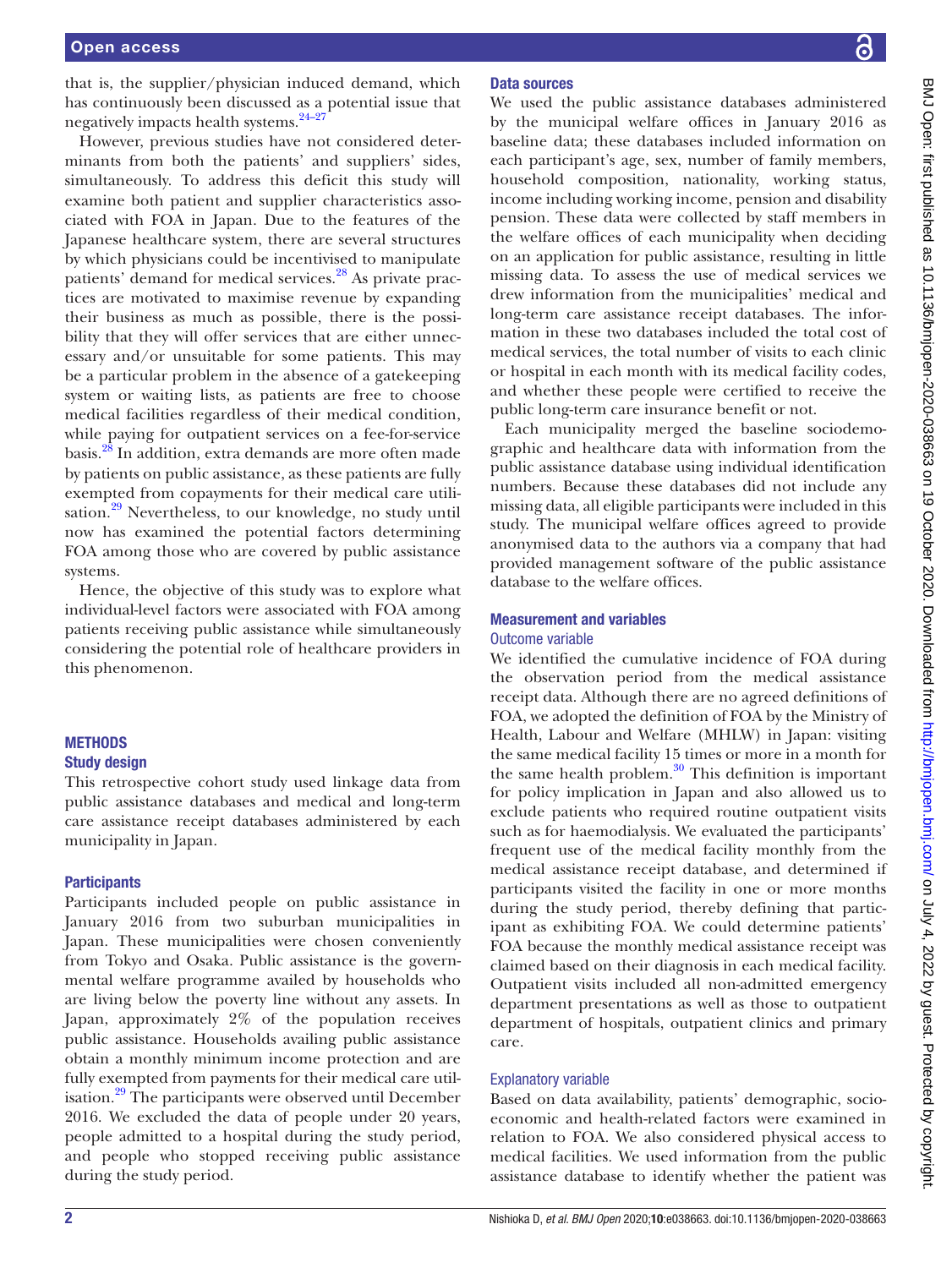assisted by a disability certificate that included mental, intellectual and physical disability. We also considered the severity of long-term care needs from the long-term care assistance receipt database using information based on the public long-term care insurance system. In the system, there are seven nationally standardised levels of long-term care need(support required levels 1 and 2, and care need levels  $1-5$ .<sup>29</sup> People aged 65 years or above who are potentially in need of long-term care, and people aged 40 years or above with the designated diseases can apply for this insurance benefit. Based on the definition of the level, insurers (in most cases municipality governments) assess and certify the use of insurance benefits. The amount of benefit is determined based on the certified level. In this study, we sorted the levels into not certified, certified as support required and certified as care needs.

As demographic factors, we used age (under 65/65 and over), sex (women/men), household composition (living alone or not) and nationality (Japanese or non-Japanese). We dichotomised the age because the policy approach of the Japanese government is differentiated based on age for people on public assistance (ie, people under 65 years old are considered as part of the labour force). Socioeconomic characteristics were assessed with information on employment status (working or not). We coded municipality as a dummy variable to adjust for unmeasured cultural and environmental characteristics of the two municipalities. These variables were extracted from the public assistance databases.

The medical assistance receipt data had unique identification codes for the medical care facilities that patients used. We also obtained access to an external MHLW database with information on the management entity types of medical care facilities.<sup>[31](#page-6-8)</sup> To identify the characteristics of medical care suppliers, we categorised each hospital/ clinic into one of six groups: national institute, prefectural or public sector, social insurance group, medical corporation, private managed and other. We merged this information with the individual data, identifying the hospitals or clinics that people used most frequently during each month of the study period.

#### Statistical analysis

First, we calculated descriptive statistics of the characteristics of all participants and frequent users and summarised their baseline characteristics. Second, we performed an univariable Poisson regression analysis and calculated the crude cumulative incidence ratio (IR) and 95% CI of each explanatory variable for FOA. Third, we performed multiple Poisson regression analyses to calculate the multivariable-adjusted IR of FOA on each explanatory variable (model 1). In model 1, we used all individual variables: age, sex, living alone or not, working status, disability, long-term care needs, nationality and municipality. In addition, we later performed multiple Poisson regression analyses to examine the effect of both

individual-level and supplier factors (model 2). A robust SE estimator was used to calculate 95% CIs.

Four sensitivity analyses were performed to examine the robustness of our findings. First, we redefined FOA as 10 visits in a month. Second, we performed additional analysis by redefining FOA as 15 or more visits a month for two or more consecutive months in the observational year. Third, we excluded the occurrence of FOA at the baseline month as an outcome to diminish the likelihood of reverse causation, we could exclude patients who started to receive public assistance at the baseline month because of their bad health conditions that required FOA. Fourth, we analysed model 2, using age as a continuous variable.

Statistical analyses were performed using STATA SE V.14.2 (StataCorp).

#### Patient and public involvement

Patients and the public were not involved in the present study.

#### **RESULTS**

Data were obtained from 6768 people on public assistance; after excluding non-eligible participants, we included 6016 individuals in the analyses. Among them, 2956 (49.1%) were men, 2030 (33.7%) were living alone and 5081 (84.5%) were unemployed. Regarding medical facility usage, 2870 (47.7%) participants mainly visited hospitals or clinics run by medical corporations, while 1012 (18.3%) participants visited a private institution. During the period from January to December 2016, 139 patients (2.3%) were identified as making frequent visits [\(table](#page-3-0) 1).

Univariable Poisson regression analysis showed that older age, living alone, unemployment and living in municipality B were significantly associated with FOA [\(table](#page-4-0) 2). After adjusting for individual potential confounders, living alone and municipality B continued to be significantly associated with FOA (model 1 in [table](#page-4-0) 2). The model was then adjusted for suppliers' factors (model 2 in [table](#page-4-0) 2). However, this model revealed similar results compared with model 1. Compared with living with someone, adjusted IR of living alone was 1.58 (95% CI 1.05 to 2.39) and the adjusted IR of being unemployed was 1.73 (95% CI 0.86 to 3.48) when compared with being employed. As for supplier factors, private institutions were significantly associated with FOA. Compared with medical corporations, the adjusted IR for private institutions was 1.74 (95% CI 1.20 to 2.52). The adjusted IR for municipality B was 2.68 (95% CI 1.91 to 3.74) when compared with municipality A. There were no significant associations between FOA and individual disability certificate or long-term care needs.

The results of sensitivity analysis using alternative definitions of FOA showed that living alone and unemployment were associated with FOA (IR 1.25, 95%CI 1.02 to 1.54; IR 1.91, 95%CI 1.30 to 2.81; respectively). The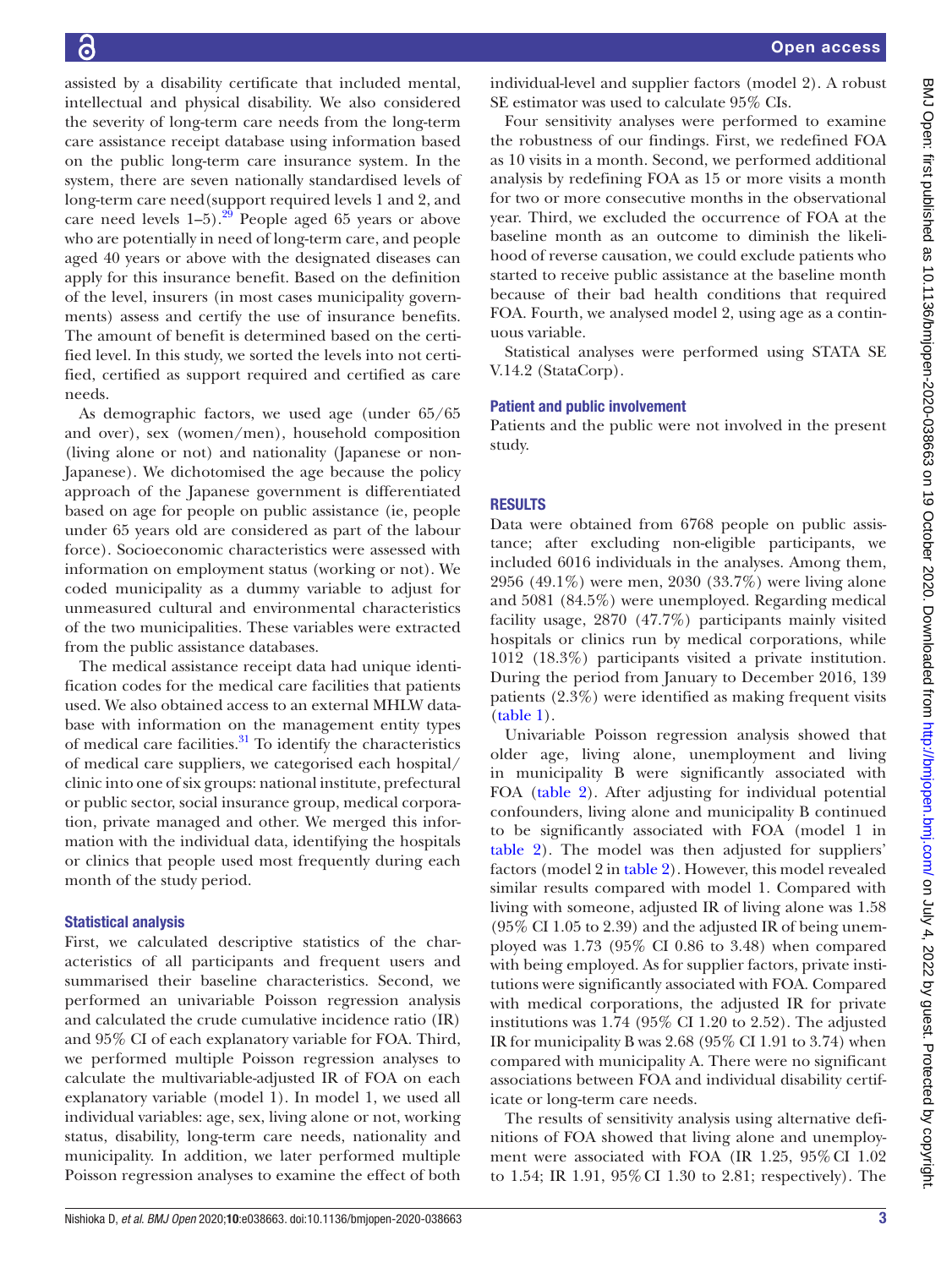<span id="page-3-0"></span>

| Table 1 Overall and frequent attenders' characteristics who were on public assistance |                                                     |                         |                      |           |  |  |  |  |  |
|---------------------------------------------------------------------------------------|-----------------------------------------------------|-------------------------|----------------------|-----------|--|--|--|--|--|
|                                                                                       |                                                     | No by category:<br>N(%) |                      |           |  |  |  |  |  |
| <b>Character</b>                                                                      | Category                                            | N (total 6016)          | <b>N</b> (total 139) | $%$ for N |  |  |  |  |  |
| <b>Sex</b>                                                                            | Male                                                | 2956 (49.1)             | 64                   | 2.2       |  |  |  |  |  |
|                                                                                       | Female                                              | 3060 (50.9)             | 75                   | 2.5       |  |  |  |  |  |
| Age                                                                                   | Under 65                                            | 2851 (47.4)             | 49                   | 1.7       |  |  |  |  |  |
|                                                                                       | 65 and over                                         | 3165 (52.6)             | 90                   | 2.8       |  |  |  |  |  |
| Living alone                                                                          | <b>Yes</b>                                          | 3986 (66.3)             | 107                  | 2.7       |  |  |  |  |  |
|                                                                                       | <b>No</b>                                           | 2030 (33.7)             | 32                   | 1.6       |  |  |  |  |  |
| Working status                                                                        | <b>Yes</b>                                          | 935 (15.5)              | 15                   | 1.6       |  |  |  |  |  |
|                                                                                       | No                                                  | 5081 (84.5)             | 124                  | 2.4       |  |  |  |  |  |
| Nationality                                                                           | Other                                               | 161(2.7)                | 5                    | 3.1       |  |  |  |  |  |
|                                                                                       | Japanese                                            | 5855 (97.3)             | 134                  | 2.3       |  |  |  |  |  |
| <b>Disabilities</b>                                                                   | None                                                | 4897 (81.4)             | 114                  | 2.2       |  |  |  |  |  |
|                                                                                       | Mental disability                                   | 556 (9.2)               | 15                   | 2.7       |  |  |  |  |  |
|                                                                                       | Intellectual disability                             | 85(1.4)                 | 0                    | 0.0       |  |  |  |  |  |
|                                                                                       | Physical disability                                 | 478 (7.9)               | 10                   | 2.1       |  |  |  |  |  |
| Long-term care status                                                                 | Not certificated                                    | 5121 (85.1)             | 116                  | 2.3       |  |  |  |  |  |
|                                                                                       | Support required                                    | 204(3.4)                | 6                    | 2.9       |  |  |  |  |  |
|                                                                                       | Care needs                                          | 691 (11.5)              | 17                   | 2.5       |  |  |  |  |  |
| Municipality                                                                          | A                                                   | 4432 (73.7)             | 69                   | 1.6       |  |  |  |  |  |
|                                                                                       | B                                                   | 1584 (26.3)             | 70                   | 4.4       |  |  |  |  |  |
| Frequently visited medical facilities                                                 | No hospital/clinic visits                           | 921 (15.3)              |                      |           |  |  |  |  |  |
|                                                                                       | <b>National institutes</b>                          | 159(2.6)                | 1                    | 0.6       |  |  |  |  |  |
|                                                                                       | Public or prefectural sectors                       | 180(3.0)                | $\overline{4}$       | 2.2       |  |  |  |  |  |
|                                                                                       | Hospitals/clinics in the social<br>insurance groups | 208(3.5)                | 3                    | 1.4       |  |  |  |  |  |
|                                                                                       | <b>Medical corporations</b>                         | 2870 (47.7)             | 72                   | 2.5       |  |  |  |  |  |
|                                                                                       | Private-run hospitals/clinics                       | 1102 (18.3)             | 45                   | 4.1       |  |  |  |  |  |
|                                                                                       | Other                                               | 576 (9.6)               | 14                   | 2.4       |  |  |  |  |  |

adjusted IR when having a physical disability certificate increased—1.85 (95% CI 1.44 to 2.38)—when compared with that of no disabilities. For the suppliers' factor, compared with those visiting medical corporations, those visiting national institutes, public or prefectural sector, and hospitals/clinics with social insurance groups had lower incidences of frequent attendance. Meanwhile, those visiting private hospitals/clinics was 1.18 (95% CI 0.95 to 1.47) when compared with medical corporation. In a further sensitivity analysis, where FOA was defined as making 15 or more medical visits a month for two or more consecutive months in the observational year, living alone and municipality B were still associated with FOA, while the association between going to private hospitals/ clinics and FOA became less statistically clear. An additional sensitivity analysis that excluded the occurrence of FOA at the baseline month as the outcome, or using age as a continuous variable, also produced similar results (see [online supplemental tables S1–S4](https://dx.doi.org/10.1136/bmjopen-2020-038663)).

#### **DISCUSSION**

This study examined whether specific patient and/ or supplier factors were associated with FOA in Japan (defined as visiting the same medical facility 15 times or more in a month for the same health problem). The key findings of this study are, among people on public assistance the incidence of FOA of medical care tended to be greater among those people who were living alone, unemployed, and going to private hospitals or clinics rather than public facilities, independent of other individual and suppliers' factors. This is the first study to have examined potential factors leading to FOA among those receive public assistance in Japan that has simultaneously considered individual-related and supplier-related factors.

#### Findings in context

Our findings of the association between living alone and being unemployed with FOA are consistent with the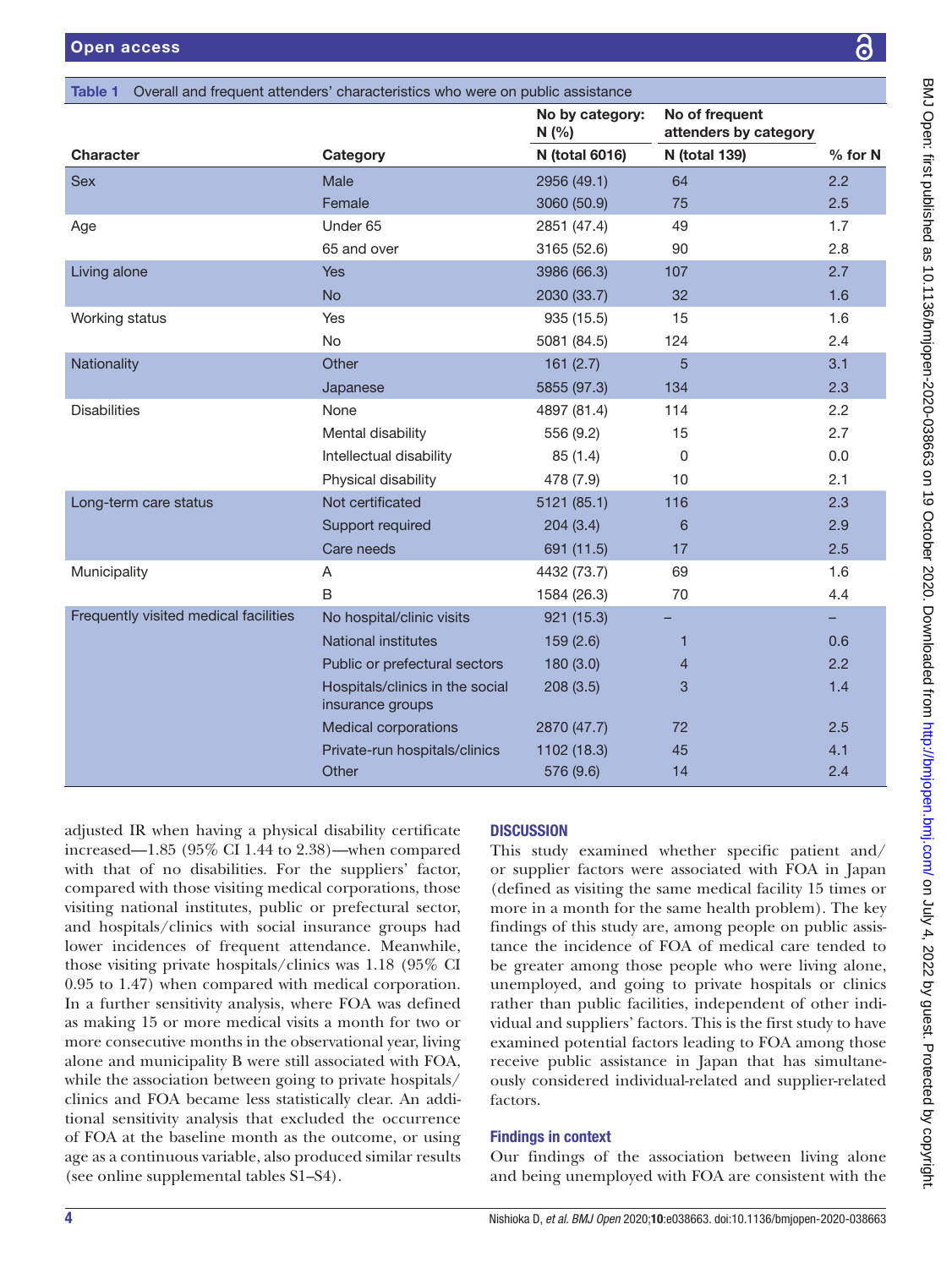<span id="page-4-0"></span>

| moldonoo ranoo (into) and oo /o Olo for oxpononong noqdom odpanom attondantoo by marriadal and odppiloto<br>characteristics: results of crude and multiple Poisson regression |           |              |         |              |           |              |  |  |  |
|-------------------------------------------------------------------------------------------------------------------------------------------------------------------------------|-----------|--------------|---------|--------------|-----------|--------------|--|--|--|
|                                                                                                                                                                               | Crude     |              | Model 1 |              | Model 2   |              |  |  |  |
|                                                                                                                                                                               | <b>IR</b> | 95% CI       | IR      | 95% CI       | <b>IR</b> | 95% CI       |  |  |  |
| Age                                                                                                                                                                           |           |              |         |              |           |              |  |  |  |
| Under 65                                                                                                                                                                      | Ref       |              | Ref     |              | Ref       |              |  |  |  |
| 65 and over                                                                                                                                                                   | 1.65      | 1.17 to 2.33 | 1.46    | 0.97 to 2.19 | 1.40      | 0.93 to 2.11 |  |  |  |
| Sex                                                                                                                                                                           |           |              |         |              |           |              |  |  |  |
| Female                                                                                                                                                                        | Ref       |              | Ref     |              | Ref       |              |  |  |  |
| Male                                                                                                                                                                          | 0.88      | 0.64 to 1.23 | 0.90    | 0.65 to 1.26 | 0.98      | 0.70 to 1.37 |  |  |  |
| Living alone                                                                                                                                                                  |           |              |         |              |           |              |  |  |  |
| <b>No</b>                                                                                                                                                                     | Ref       |              | Ref     |              | Ref       |              |  |  |  |
| <b>Yes</b>                                                                                                                                                                    | 1.70      | 1.15 to 2.52 | 1.53    | 1.01 to 2.32 | 1.58      | 1.05 to 2.39 |  |  |  |
| Working status                                                                                                                                                                |           |              |         |              |           |              |  |  |  |
| <b>Yes</b>                                                                                                                                                                    | Ref       |              | Ref     |              | Ref       |              |  |  |  |
| No                                                                                                                                                                            | 2.37      | 1.25 to 4.50 | 1.76    | 0.87 to 3.53 | 1.73      | 0.86 to 3.48 |  |  |  |
| Nationality                                                                                                                                                                   |           |              |         |              |           |              |  |  |  |
| Japanese                                                                                                                                                                      | Ref       |              | Ref     |              | Ref       |              |  |  |  |
| Other                                                                                                                                                                         | 1.36      | 0.56 to 3.27 | 1.69    | 0.70 to 4.07 | 1.74      | 0.72 to 4.20 |  |  |  |
| Certified disorders                                                                                                                                                           |           |              |         |              |           |              |  |  |  |
| Not certified                                                                                                                                                                 | Ref       |              | Ref     |              | Ref       |              |  |  |  |
| Mental disorder                                                                                                                                                               | 1.18      | 0.69 to 2.01 | 1.14    | 0.64 to 2.02 | 1.14      | 0.64 to 2.04 |  |  |  |
| Physical disorder                                                                                                                                                             | 0.91      | 0.48 to 1.73 | 0.83    | 0.44 to 1.56 | 0.86      | 0.46 to 1.62 |  |  |  |
| Long-term care status                                                                                                                                                         |           |              |         |              |           |              |  |  |  |
| Not certified                                                                                                                                                                 | Ref       |              | Ref     |              | Ref       |              |  |  |  |
| Support required                                                                                                                                                              | 1.30      | 0.58 to 2.91 | 1.14    | 0.50 to 2.61 | 1.02      | 0.45 to 2.35 |  |  |  |
| Care needs                                                                                                                                                                    | 1.09      | 0.66 to 1.80 | 0.79    | 0.47 to 1.33 | 0.76      | 0.45 to 1.29 |  |  |  |
| Municipality                                                                                                                                                                  |           |              |         |              |           |              |  |  |  |
| A                                                                                                                                                                             | Ref       |              | Ref     |              | Ref       |              |  |  |  |
| В                                                                                                                                                                             | 2.84      | 2.05 to 3.94 | 2.71    | 1.95 to 3.77 | 2.68      | 1.91 to 3.74 |  |  |  |
| Frequently visited medical facilities                                                                                                                                         |           |              |         |              |           |              |  |  |  |
| Medical corporations                                                                                                                                                          | Ref       |              |         |              | Ref       |              |  |  |  |
| <b>National institutes</b>                                                                                                                                                    | 0.25      | 0.04 to 1.79 |         |              | 0.34      | 0.05 to 2.45 |  |  |  |
| Public or pRefectural sectors                                                                                                                                                 | 0.89      | 0.33 to 2.40 |         |              | 0.64      | 0.23 to 1.74 |  |  |  |
| Hospitals/ clinics in the social<br>insurance groups                                                                                                                          | 0.57      | 0.18 to 1.81 |         |              | 0.84      | 0.26 to 2.68 |  |  |  |
| Private-run hospitals/clinics                                                                                                                                                 | 1.63      | 1.13 to 2.35 |         |              | 1.74      | 1.20 to 2.52 |  |  |  |
| Other                                                                                                                                                                         | 0.97      | 0.55 to 1.71 |         |              | 0.99      | 0.56 to 1.73 |  |  |  |

Table 2 Incidence ratios (IRs) and 95% CIs for experiencing frequent outpatient attendance by individual and suppliers'

A total of 6016 recipients were included, 139 (2.3%) were engaged in frequent outpatient attendance. The pseudo R square was 0.041 in model 1 and 0.050 in model 2. In model 1, we used all individual variables: age, sex, living alone or not,working status, nationality, disabilities, long-term care status and municipality. In model 2, we examined the effect of both individual factors and supplier factors.

results from a recent study that found a possible association between social isolation, being single, and unemployment with FOA in both the general and homeless population in Canada. $^{23}$  Thus, our study adds the new evidence that social isolation may also be important for FOA among those on public assistance in Japan. Living alone and/or being unemployed may be linked to having fewer resources to deal with their health problems and concerns regarding daily life. Patients living alone might also be at an increased risk of feeling lonely[.32 33](#page-6-10) In terms

of the present study this may be important as loneliness may act as a spur for individuals, lacking the opportunity for social participation/communication, to make frequent visits to healthcare facilities in search of social interaction. Taube *et al* found, for example, that loneliness accelerated patients' use of outpatient medical services in Sweden.<sup>3</sup>

Our results also showed that FOA was more likely to occur in relation to privately run hospitals and clinics. This may be because privately run hospitals and clinics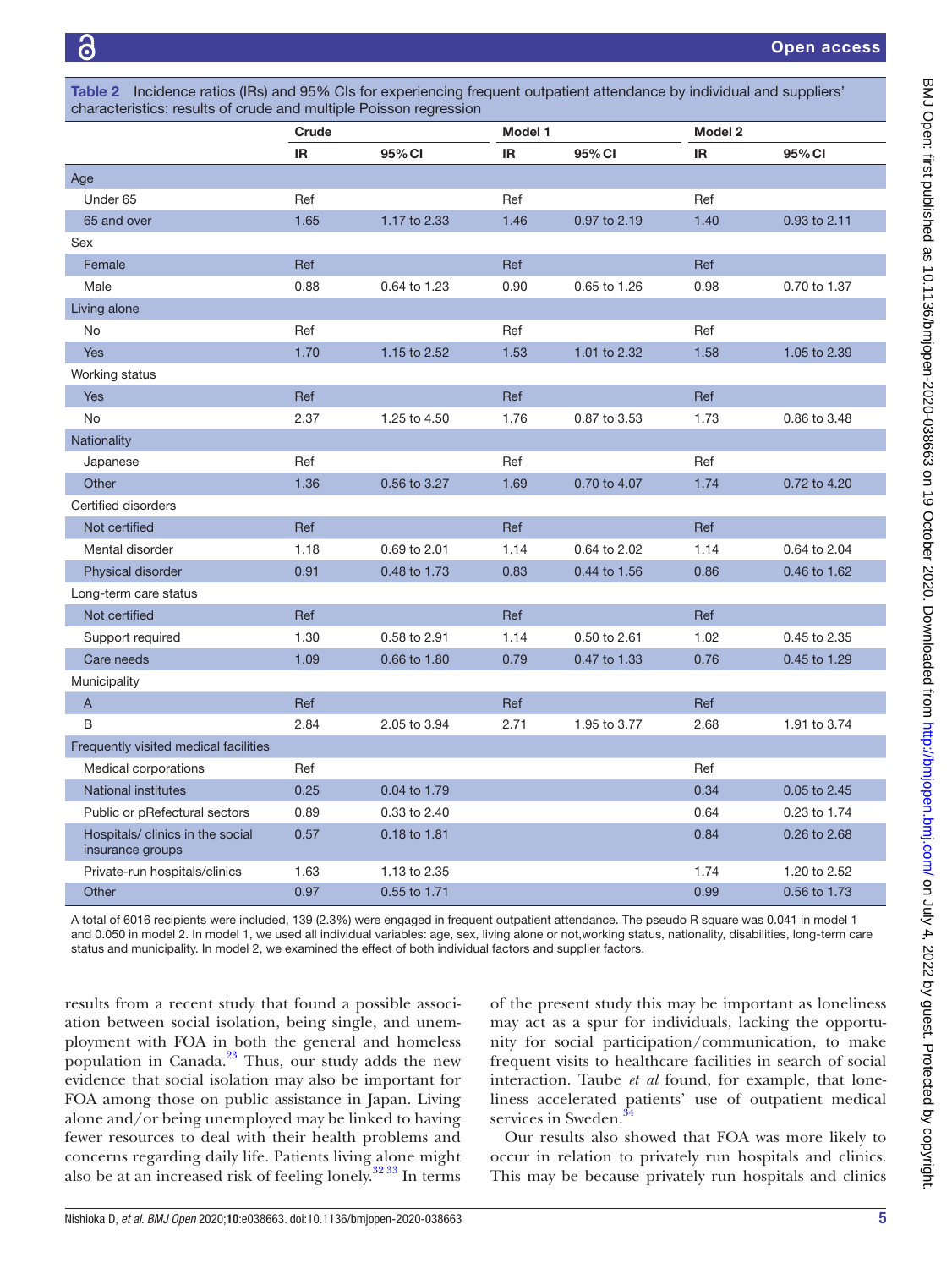are the most common types of medical care facilities in Japan.[35](#page-6-12) Further, patients wish to go to nearby hospitals or clinics; those who have chronic medical issues and require frequent medical care may be more likely to visit clinics nearby. This result also provides support for the notion of supplier-induced demand $^{24}$ : compared with managers of public hospitals, individuals running private hospitals/ clinics, may be more inclined to recommend that patients visit their hospital or clinic more often, in order to maximise revenue. However, we did not specifically evaluate the role of supplier-induced demand and its impact on FOA, as this was outside the scope of the present study.

#### Practice and policy implications

The results of this study have important policy implications. In particular, the formulation and introduction of measures that prevent/reduce social isolation and the loss of community among socially vulnerable populations, including people on public assistance welfare support, may be important for reducing FOA. For example, there is some evidence that a community-based intervention that provides volunteers to accompany patients with social care needs to hospital may help prevent FOA.<sup>36</sup> Another potentially effective approach is to address patients' isolation, poverty, and other social difficulties in hospitals and clinics, based on partnerships between medical care facilities and other public and private welfare and community development services[.37 38](#page-6-14) Maughan *et al* found for instance, that 'social prescribing', by the relevant action framework had a positive effect on reducing medical care utilisation in the UK. $39$ 

#### Strengths and limitations

An important strength of this study is that by using existing standardised databases of people receiving public assistance, we could assess the FOA of socially vulnerable populations that it might otherwise have been difficult to study using standard social survey techniques. Another strength is that we could simultaneously examine the role of both individual-related and supplier-related factors in FOA. Although we only evaluated the types of suppliers as a fixed-effects variable, we could control overall characteristics between facilities. Nonetheless, this study has several limitations that should be mentioned. First, although we have made use of longitudinal data, there is still the possibility that reverse causation might have been a factor in the observed associations. For instance, patients who frequently attend outpatient medical services may have had severe, complex illnesses that have required a great deal of medical care for a long time, which resulted in them losing their partners and/or jobs before the cohort started. However, the robust results of the sensitivity analysis, which excluded the outcome from the baseline month, suggested that reverse causation was unlikely to explain our results. Second, generalisability is limited, because this study covered only two convenient municipalities that did not represent Japanese municipalities. Third, the variables that we included in our analysis were

limited because of data availability; important unmeasured factors such as educational attainments, social relationships, diagnosis, treatment departments, severity of diseases and the extent of medical treatment were not included. Finally, we used the standard Japanese definition of FOA, but it should be acknowledged that for some service users, FOA may occur as a result of medical necessity.

#### **CONCLUSION**

The findings of this study suggest that among people receiving public assistance, factors associated with social isolation, such as living alone and being unemployed, may increase the likelihood of FOA, and that this is more likely to occur at private clinics. Interventions that are designed to provide health and social care in a more integrated manner and that thus might prevent/reduce social isolation may be effective in reducing healthcare demands. Further investigation of this phenomenon using more detailed information such as the severity of health conditions and broader socioeconomic factors is now warranted.

#### Twitter Daisuke Nishioka [@DiceNish](https://twitter.com/DiceNish)

Acknowledgements We would like to thank Hideki Hashimoto and Andrew Stickley for their helpful comments and support for the analysis and data interpretation.

Contributors DN, JS, KU and NK conceptualised and designed the study. DN analysed the data and prepared the manuscript. NK finalised the manuscript. All authors read and approved the final manuscript.

Funding This study was supported by Japan Society for the Promotion of Science KAKENHI grants (grant number: 17K19793, 18H04071); the Japanese Ministry of Health, Labour and Welfare (grant number: N/A); and Kitanihon Computer Service. (KITACOM) (grant number: N/A), who provided the data used. This study program was selected for the research promotion award and funded by the Japan Medical Association (grant number: N/A). The research funding bodies had no discretion and involvement in our study protocol, analysis, interpretation of the results, or the submission of this manuscript.

Competing interests NK conducted collaborative research with Kitanihon Computer Service Co. Ltd. (KITACOM) that provided the data used in the present paper. NK received a research fund and a scholarship donation from KITACOM.

Patient consent for publication Not required.

Ethics approval This study protocol was approved by the Ethics Committee of the Graduate School of Medicine of the University of Tokyo (Approval No: 11503).

Provenance and peer review Not commissioned; externally peer reviewed.

Data availability statement The data that support the findings of this study are available from participated municipalities in Japan but restrictions apply to the availability of these data, which were used under license for the current study, and so are not publicly available. Data are, however, available from the authors on reasonable request and with permission of the municipalities.

Supplemental material This content has been supplied by the author(s). It has not been vetted by BMJ Publishing Group Limited (BMJ) and may not have been peer-reviewed. Any opinions or recommendations discussed are solely those of the author(s) and are not endorsed by BMJ. BMJ disclaims all liability and responsibility arising from any reliance placed on the content. Where the content includes any translated material, BMJ does not warrant the accuracy and reliability of the translations (including but not limited to local regulations, clinical guidelines, terminology, drug names and drug dosages), and is not responsible for any error and/or omissions arising from translation and adaptation or otherwise.

Open access This is an open access article distributed in accordance with the Creative Commons Attribution Non Commercial (CC BY-NC 4.0) license, which